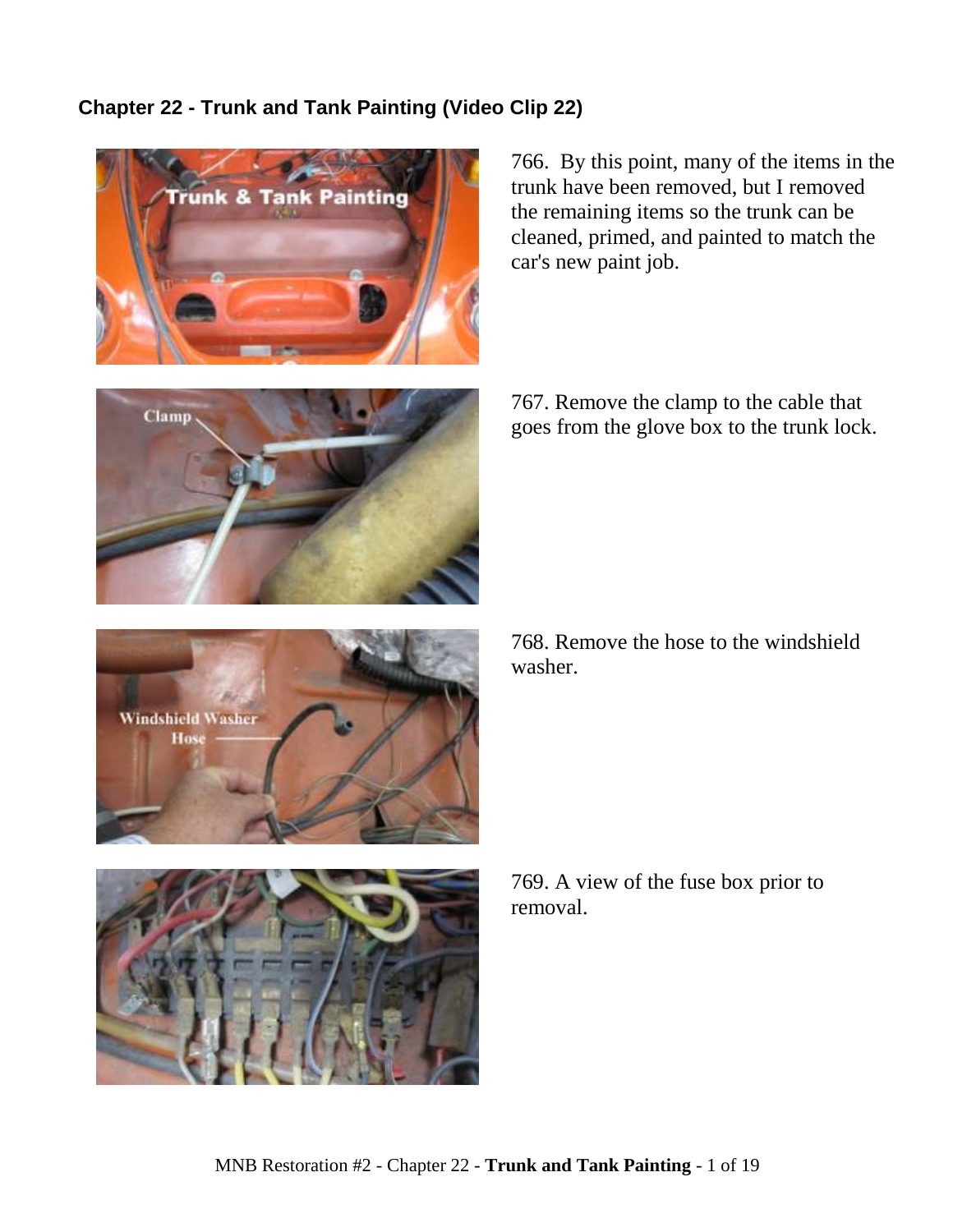





770. Some of the wires have a quick disconnector in-line but were not labeled on my wiring chart. Prior to disconnecting, I labeled them starting with "A". For the photo, the left wire is always the front of the car and the right wire is always the dash side. The lettering system is used throughout my documentation.

771. Quick disconnector "B"

772. Quick disconnector "C"

773. Quick disconnector "D"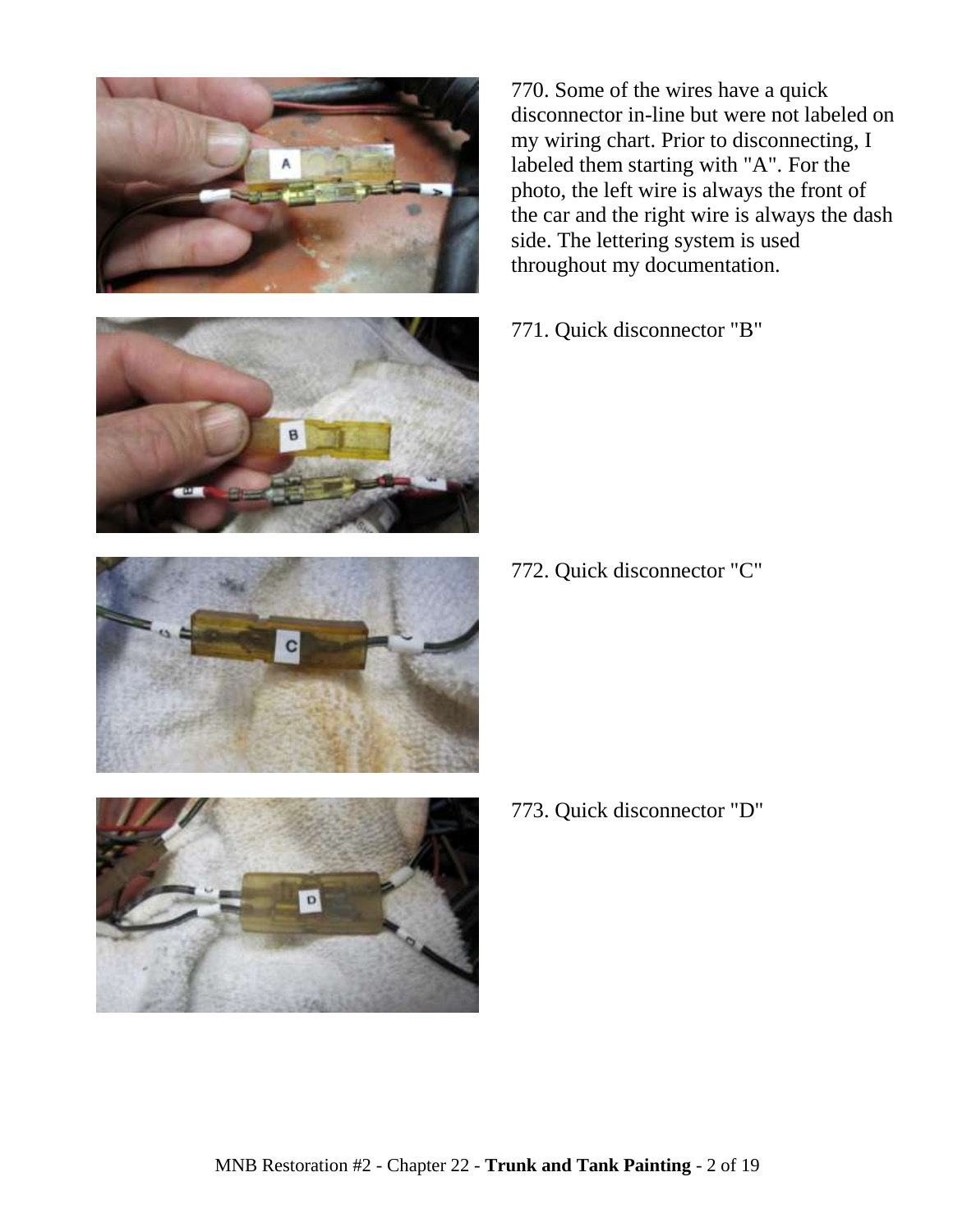







774. Quick disconnector "E"

775. Quick disconnector "F"

776. Quick disconnector "G"

777. Quick disconnector "Z"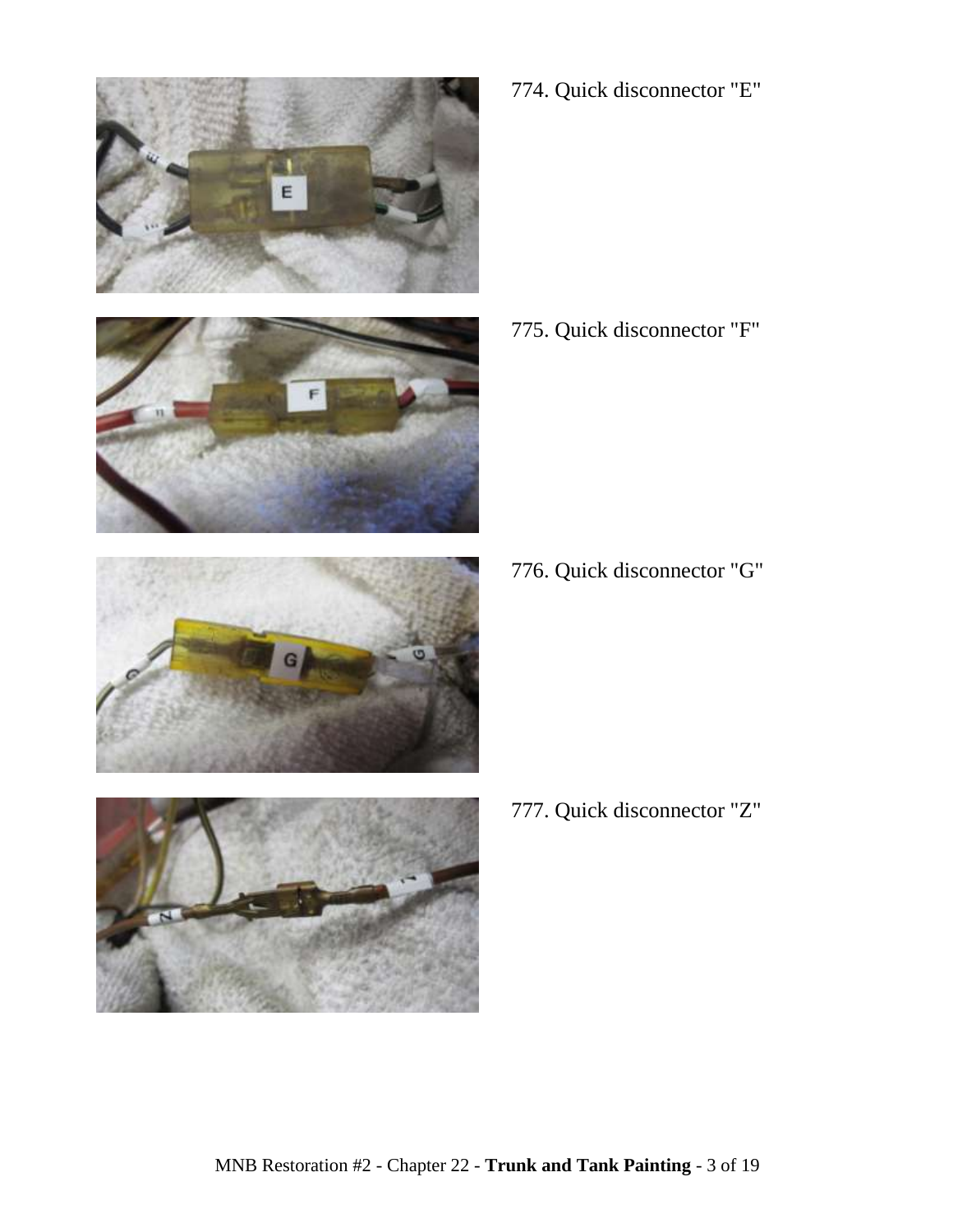





778. A view of the trunk at this point in time.

779. The left side of the speedometer from the rear, prior to disconnection.

780. The bottom side of the speedometer from the rear. *See note about blue wires in step 782 below.*

781. The top side of the speedometer from the rear, prior to disconnection. Now, the speedometer can be removed.

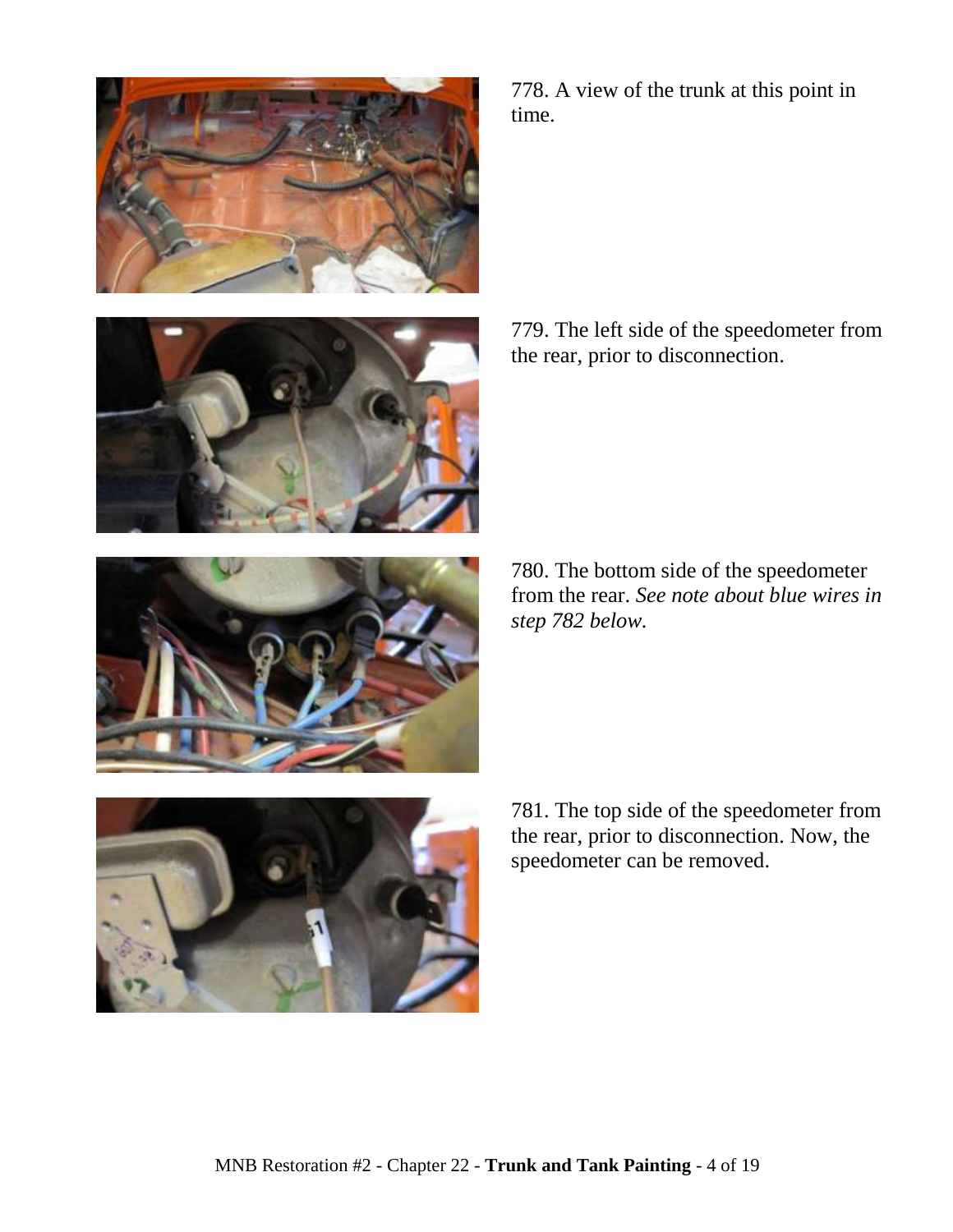





782. A blow up of the wiring diagram for the speedometer view from the rear. Note the wiring diagram depicts K1 on the opposite side from the rear view of the speedometer. Likewise lights K2, K5 & K3 may be reversed. I have wires labeled the same way I took them off, so everything should be replaced in same order.

783. Remove the clip that holds the fuse block in place.

784. Remove the fuse block.





Ignition Key Warning Buzzer - H5

785. Remove the ignition key warning buzzer "H-5" and clean up and label as shown.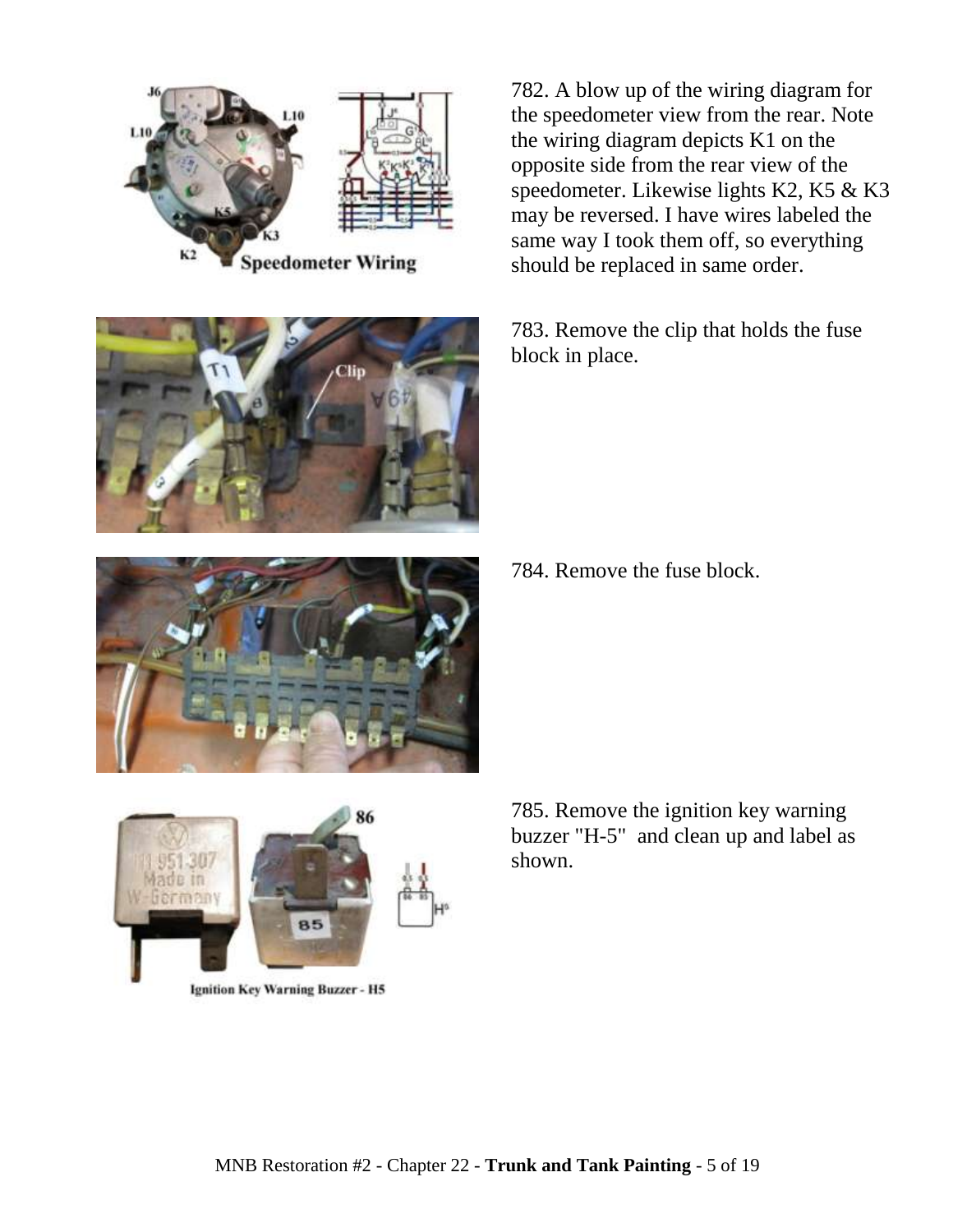786. Remove the post that holds the dimmer relay.

787. A view of the ground wires and screws that holds the speedometer in place.

788. A view of the body ground wires. Note wires are labeled left & right as shown.

789. Remove the light switch. *Note: See chapter 9, step 262 for how the wires were labeled.*





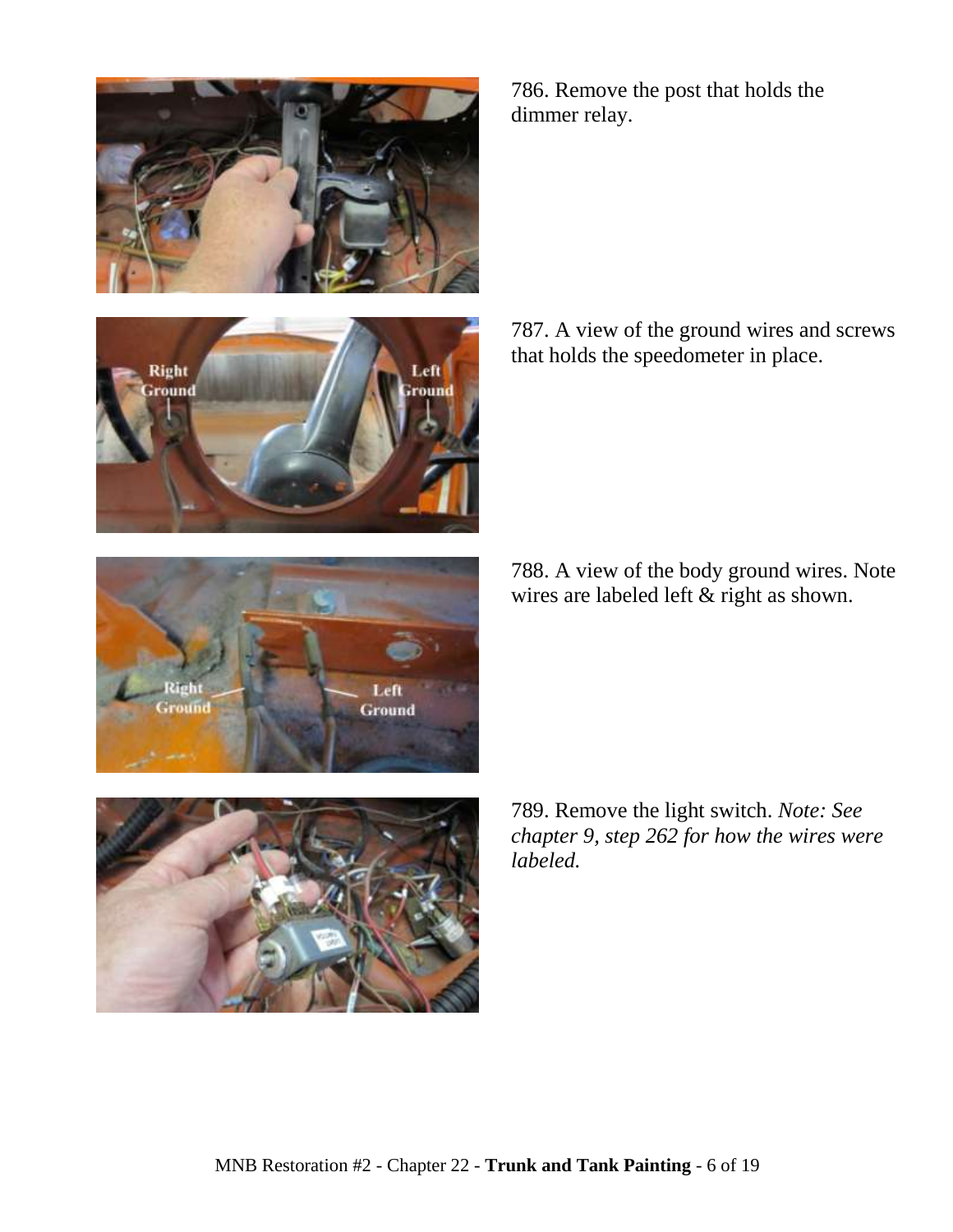







790. Remove the emergency flasher, that was labeled in chapter 9, step 259.

791. Clean the trunk area.

792. View of trunk area.

*(Work on this Section - 6 Hours)*

793. Remove the screws to the parking and headlight ground on each side of the trunk in front of the gas tank, as shown.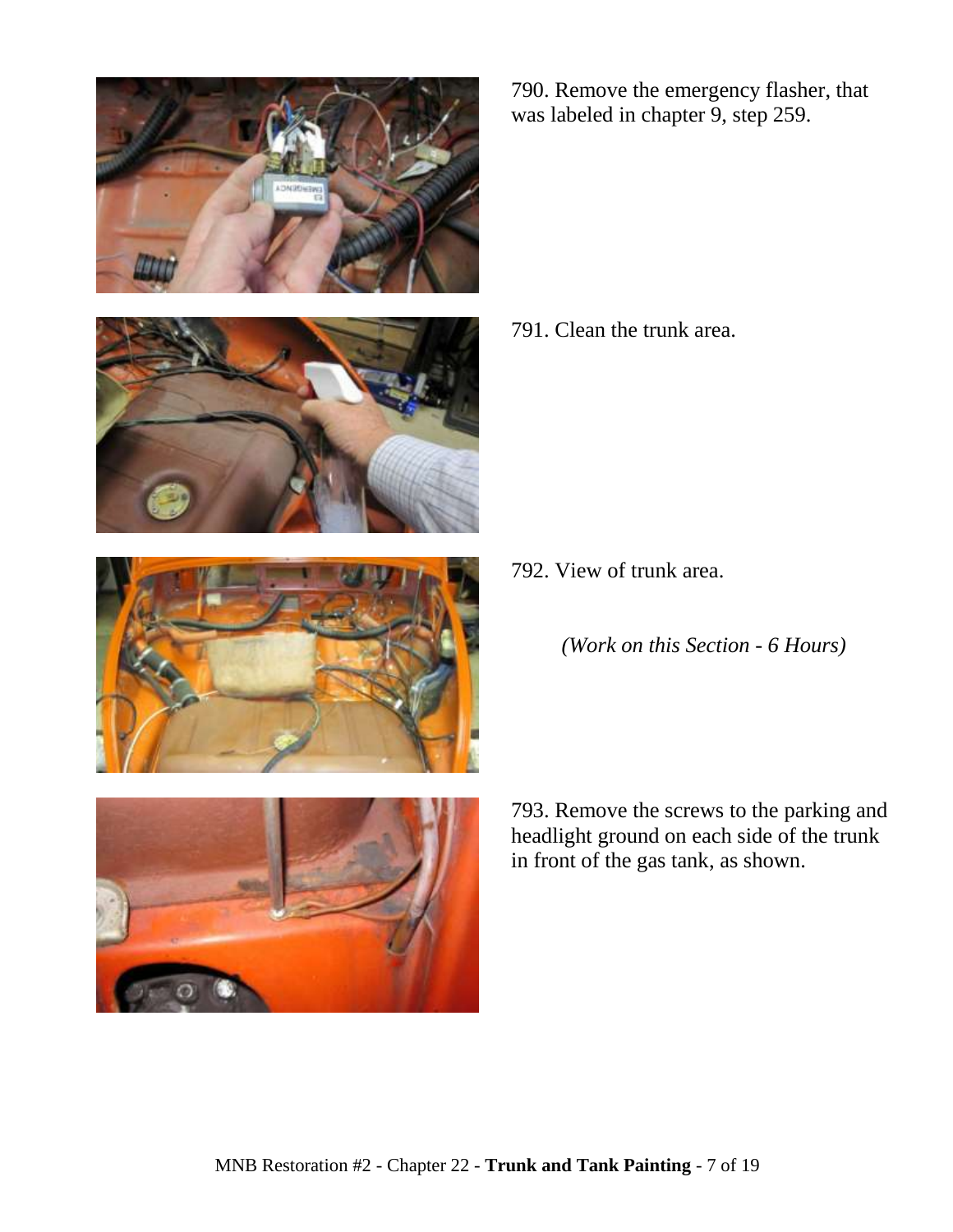

794. Depress the grommet with a small flathead screwdriver and push the parking light wires through the trunk and out of the fender well. Clean up the wires, label, and store. Repeat for the opposite side.



795. Depress the grommet with a small flathead screwdriver and push the headlight wires through the trunk and out of the fender well. Clean up the wires, label, and store. Repeat for the opposite side

796. Clean up both parking light wires and both headlight wires and label accordingly.



797. Locate the gas tank outside air vent line and pull up and out of the body, as shown.

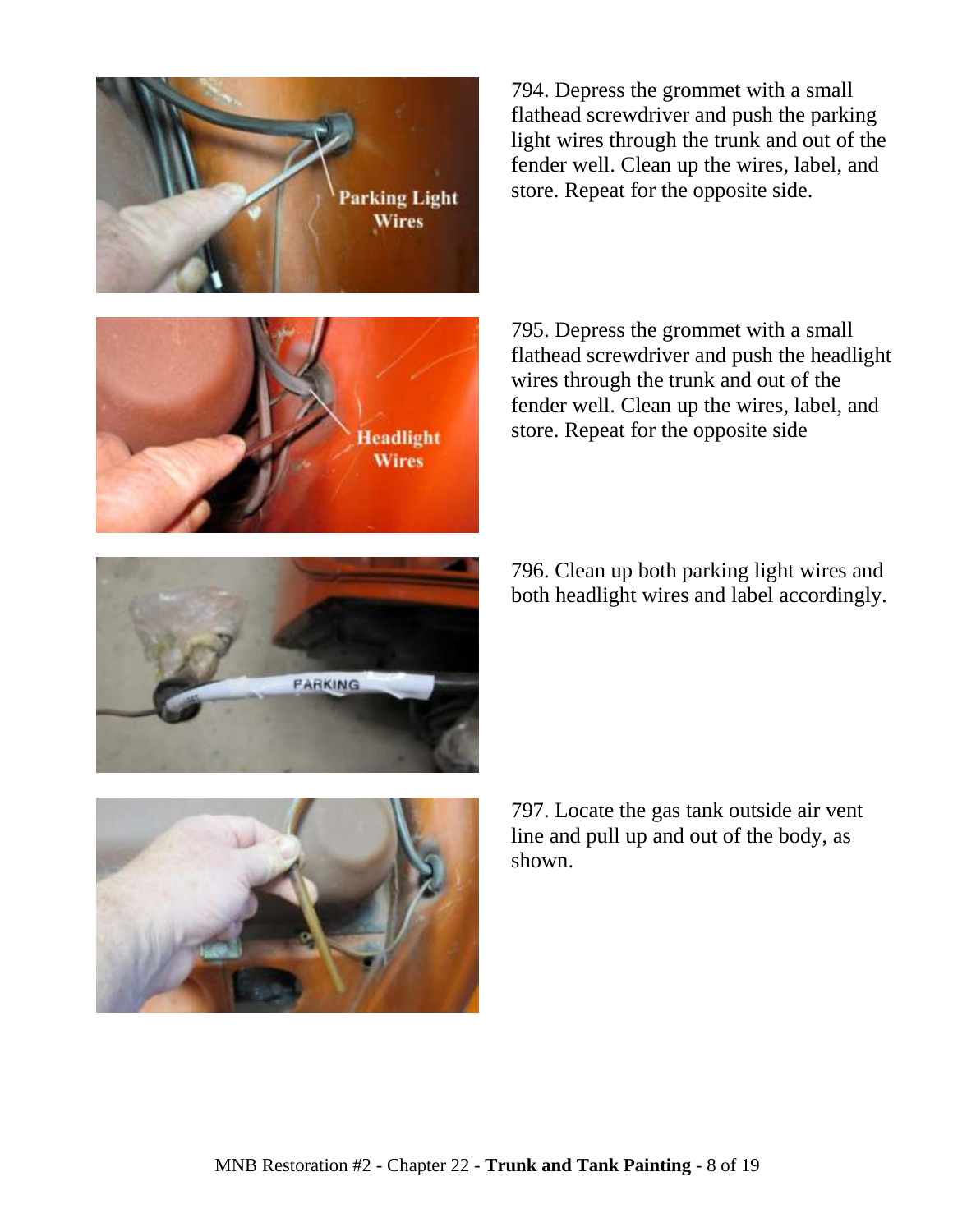

798. Locate and follow the gas tank outside air vent line through the trunk area and the gas tank internal air vent line that follows a similar path.



799. Continue following the gas tank outside air vent line and the gas tank internal air vent line for reference when reinstalling later.

800. Disconnect the gas tank internal air vent line connection at the tank filler tube.



801. Disconnect the gas tank internal air vent line connection at the gas tank.

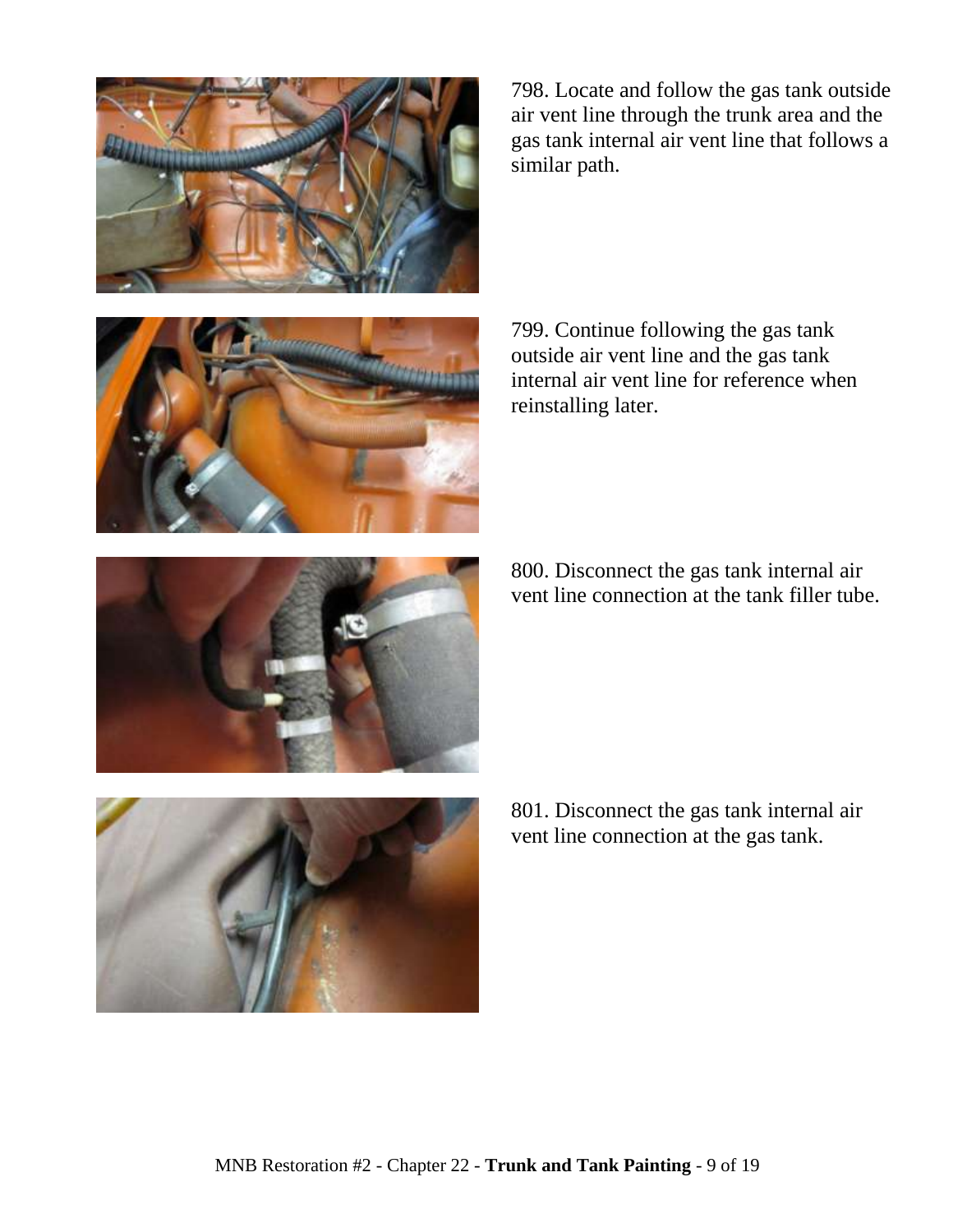

802. Disconnect the large gas tank internal air vent line connection at the tank filler tube.





803. Remove the right fresh air vent hose, clean up, label, and store.

804. Remove the left fresh air vent hose, clean up, label, and store.

805. Remove the spacer block for the pocket.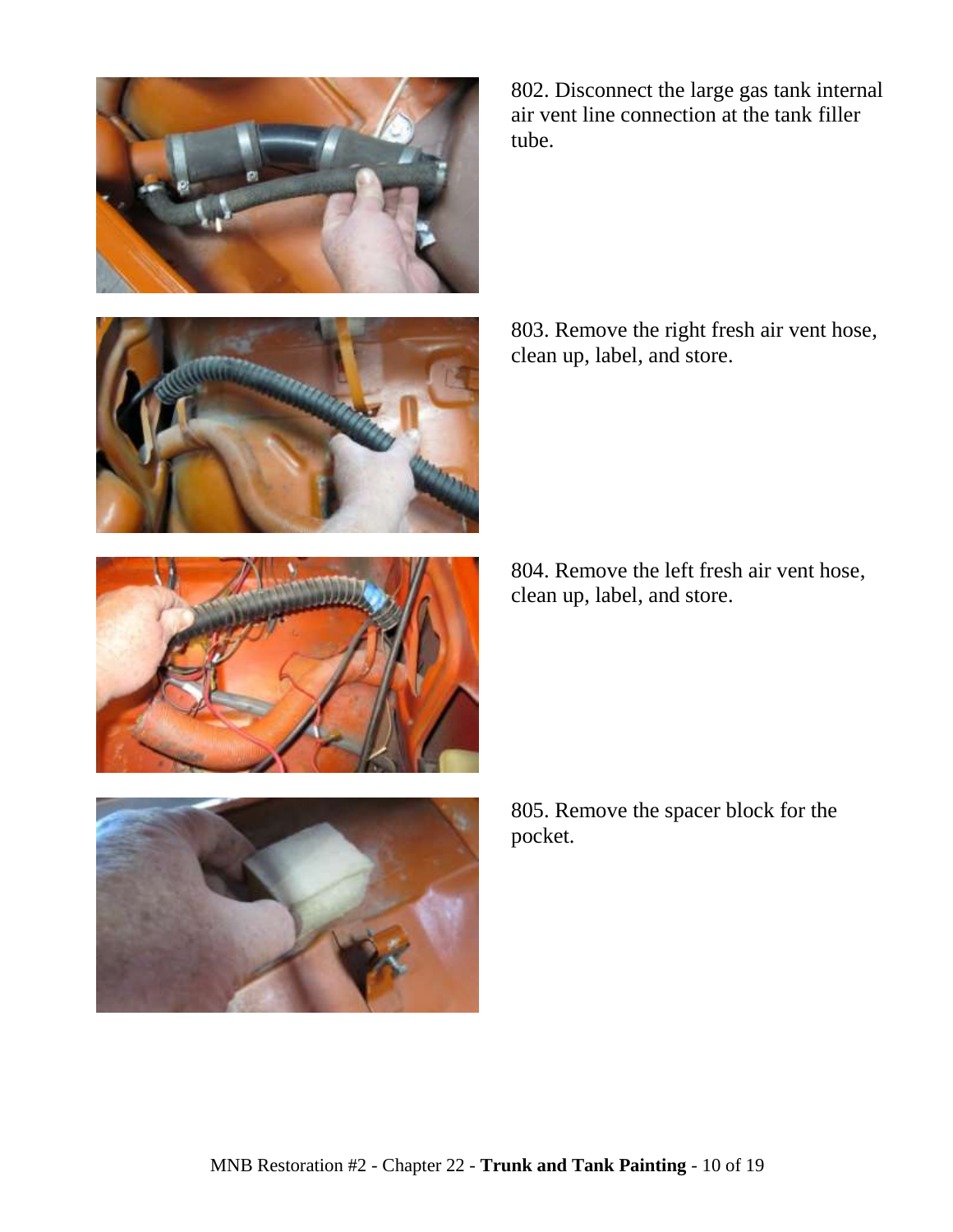





806. Pry open the wire clip to the main wiring harness and pull out of the way.

807. Lift out the radio aerial.

808. Push the gauge accessories wires into the car through the access hole which can be drilled to make a little larger thus easier to re-install.



809. Locate the horn wires under the left front fender well.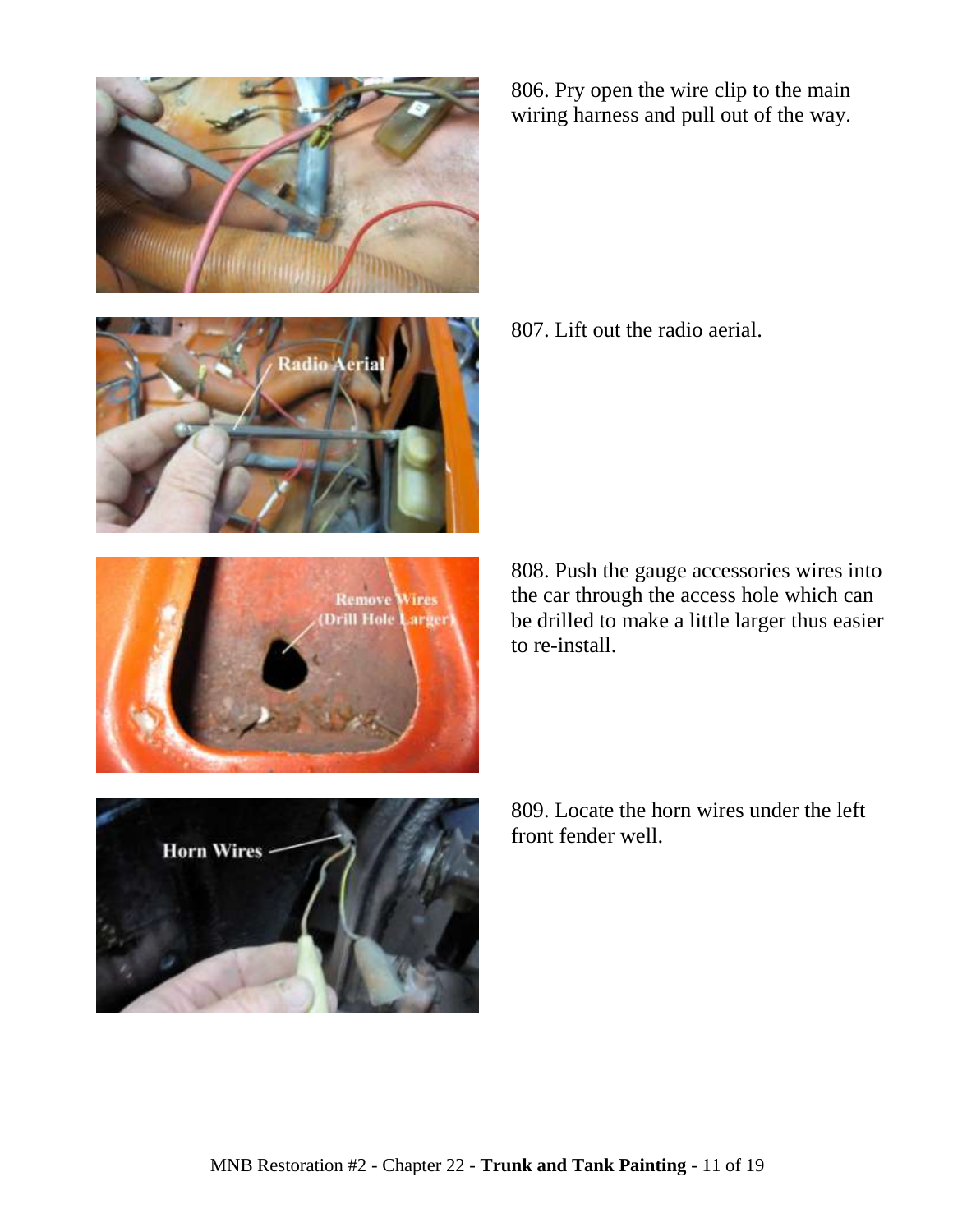

810. Slip the horn wires off the wire clip and push the horn wires through the fender well.



811. Pull the horn wires out through the trunk.

812. Horn wires shown pulled through the access opening, mentioned earlier.



813. Remove the gas tank filler tubes and tank as shown in chapter 5, step 83.

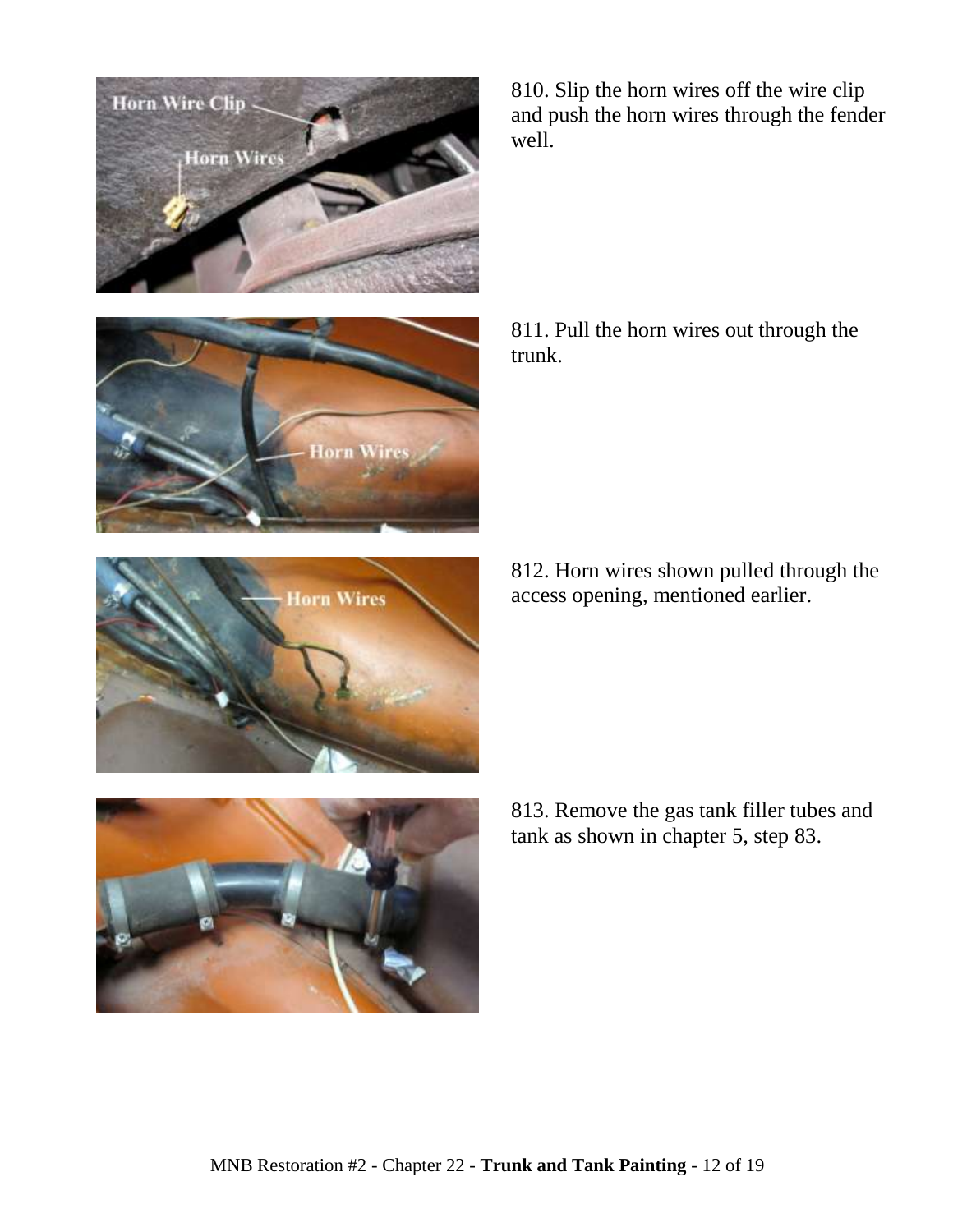





814. View of the trunk at this point in time.

815. Pry out the cable clip for the hood release cable, as shown.

816. Bend out the cable clamp for the hood release cable, as shown and pull the pocket forward and place on the floor outside of the car, since I did not complete disconnect this cable.



817. View of the trunk at this point in time.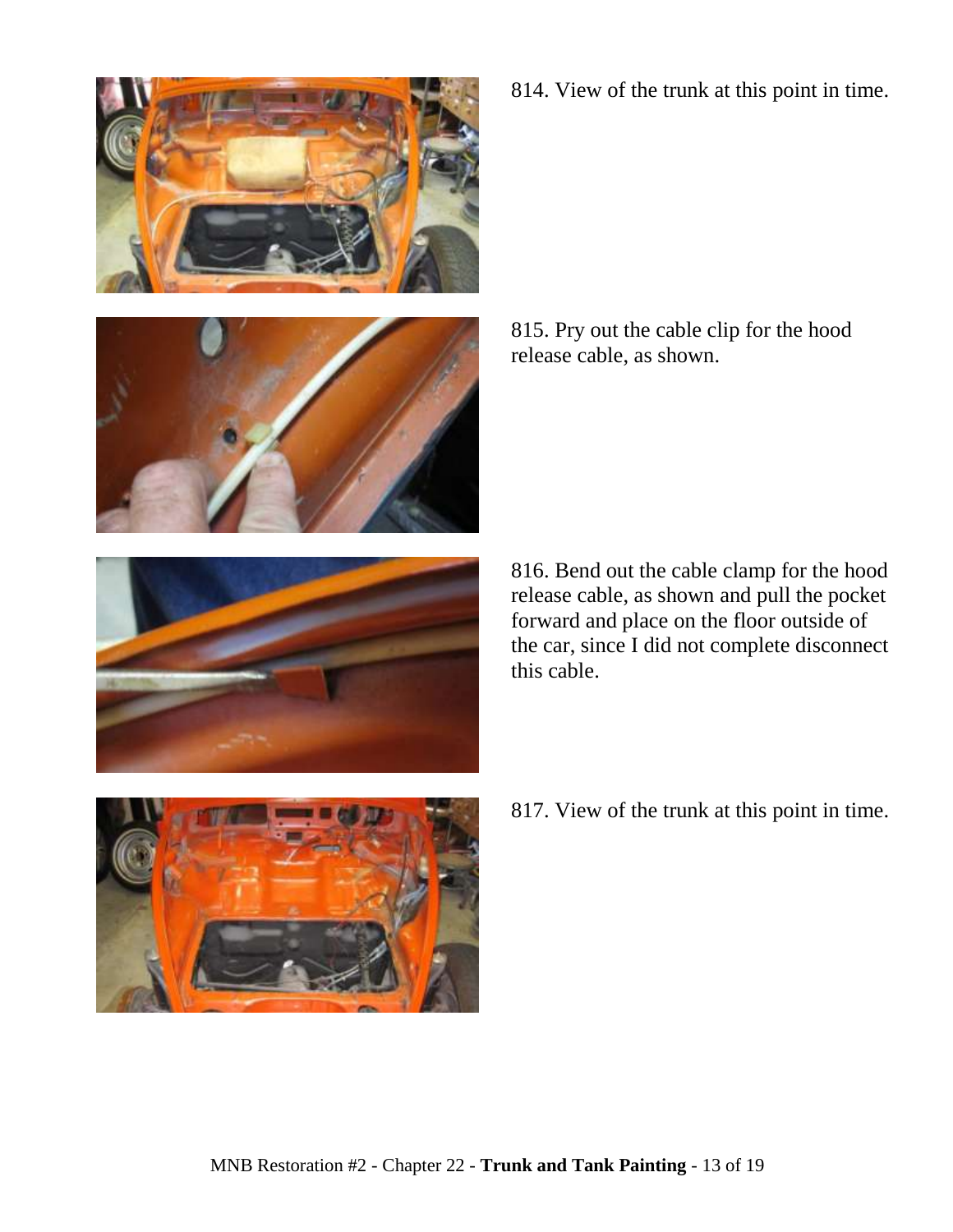

818. Pry out the rubber grommet for the windshield washer tank.



819. With a screwdriver remove the gas tank lid opener from under the dash. *Note: The handle was removed in chapter 19, step 600.*

820. View of gas tank lid opener from the trunk side.





821. Vacuum the trunk interior, then wipe the trunk down with acetone and dry with a clean dry rag. Then sand the trunk interior with 120 grit and 220 grit dry sandpaper. Vacuum and sand again with 220 grit then 320 grit sandpaper.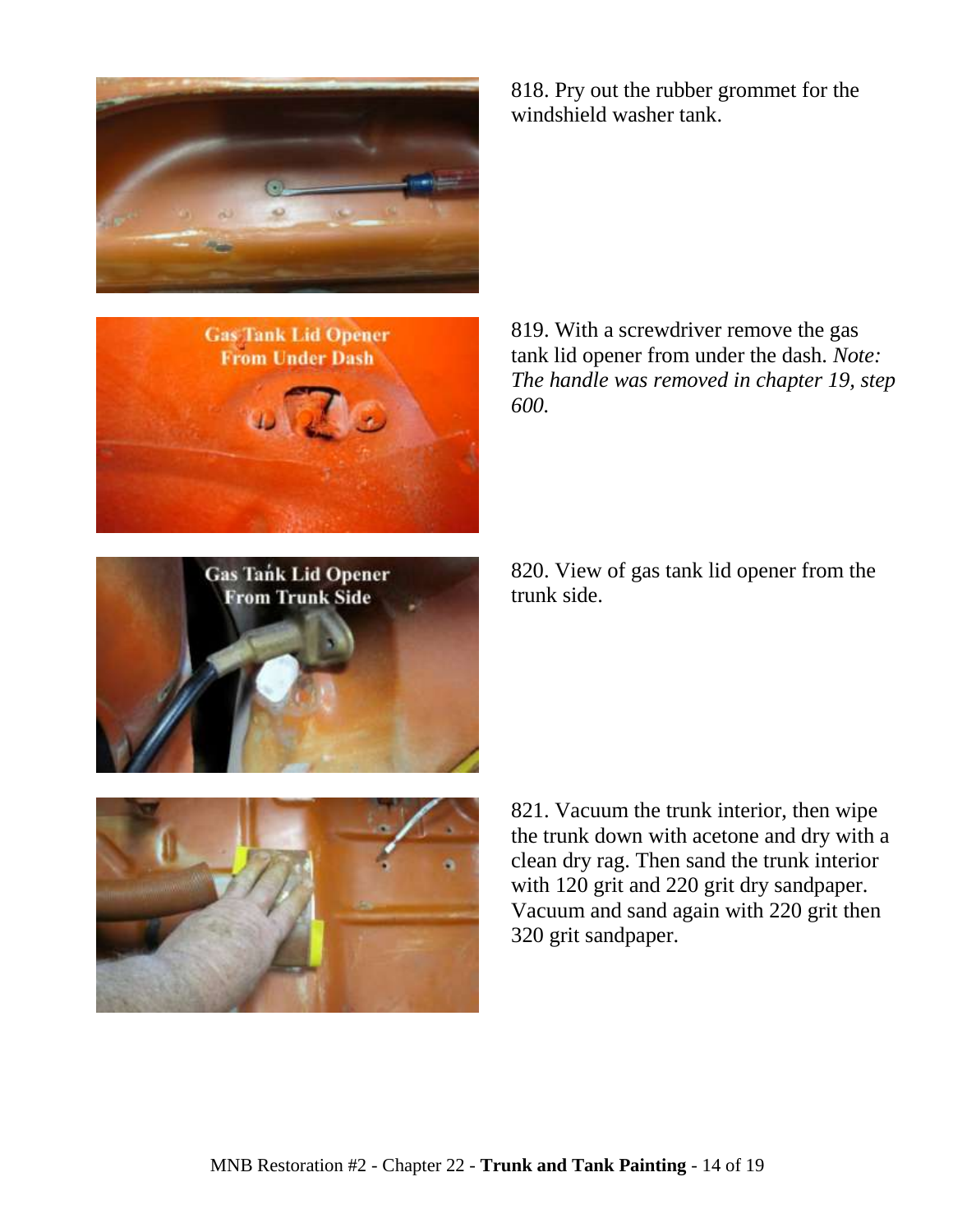

822. With a sanding brush on a electric drill sand the irregular shaped areas.

*(Work on this Section - 6 Hours)*

823. Vacuum and blow out the trunk.

824. Wipe the trunk area with wax and grease remover, then wash the trunk down with Windex.





825. Wipe the trunk down with a tack rag.

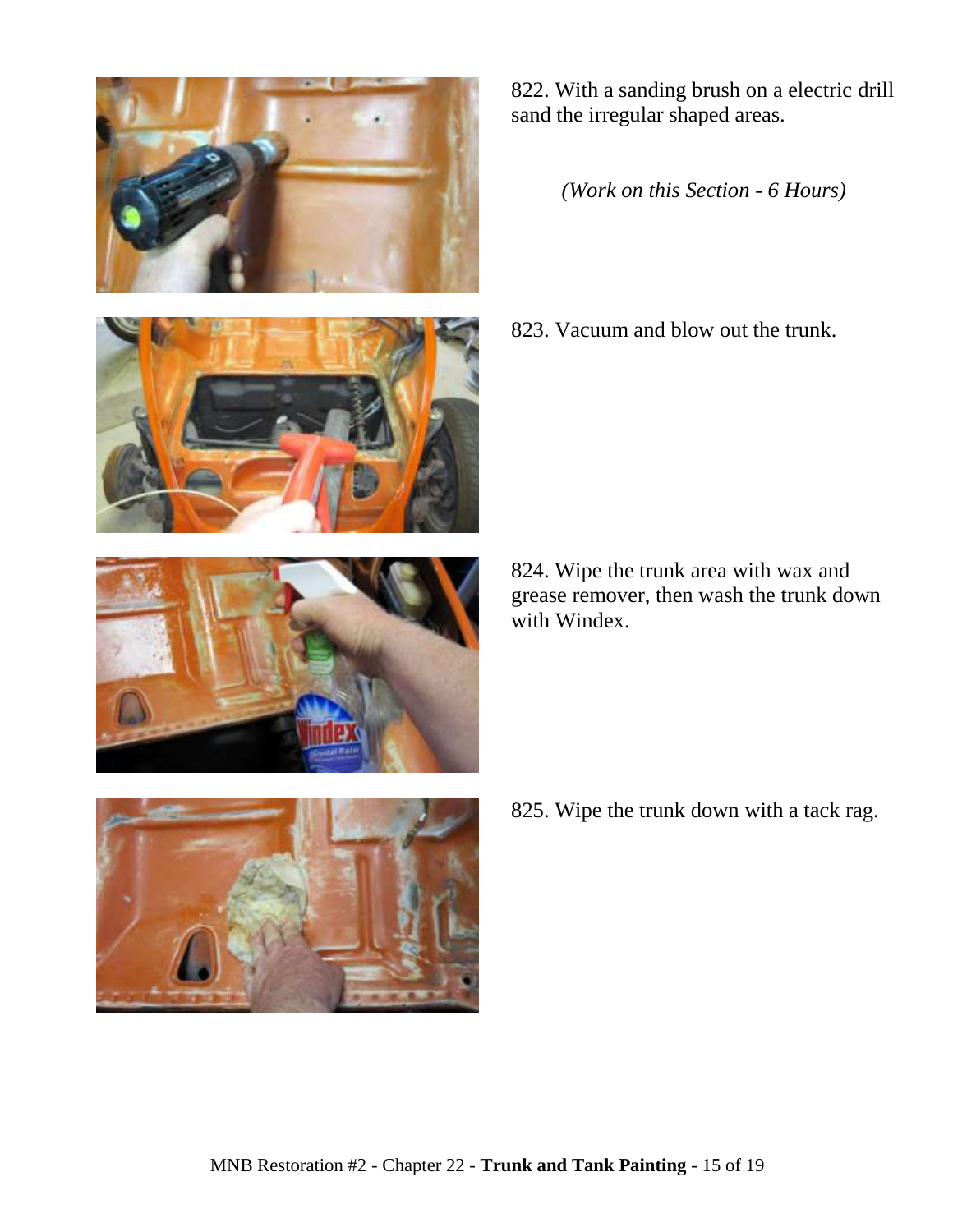

826. Put a paint drop cloth over the entire car body.

- 827. Cut out and tape trunk opening. Make sure all other holes are sealed.
	- *(Work on this Section - 6 Hours)*
- 828. Trunk shown ready for paint.
- 



829. My painter, Vic Diabin, spraying on the prime sealer.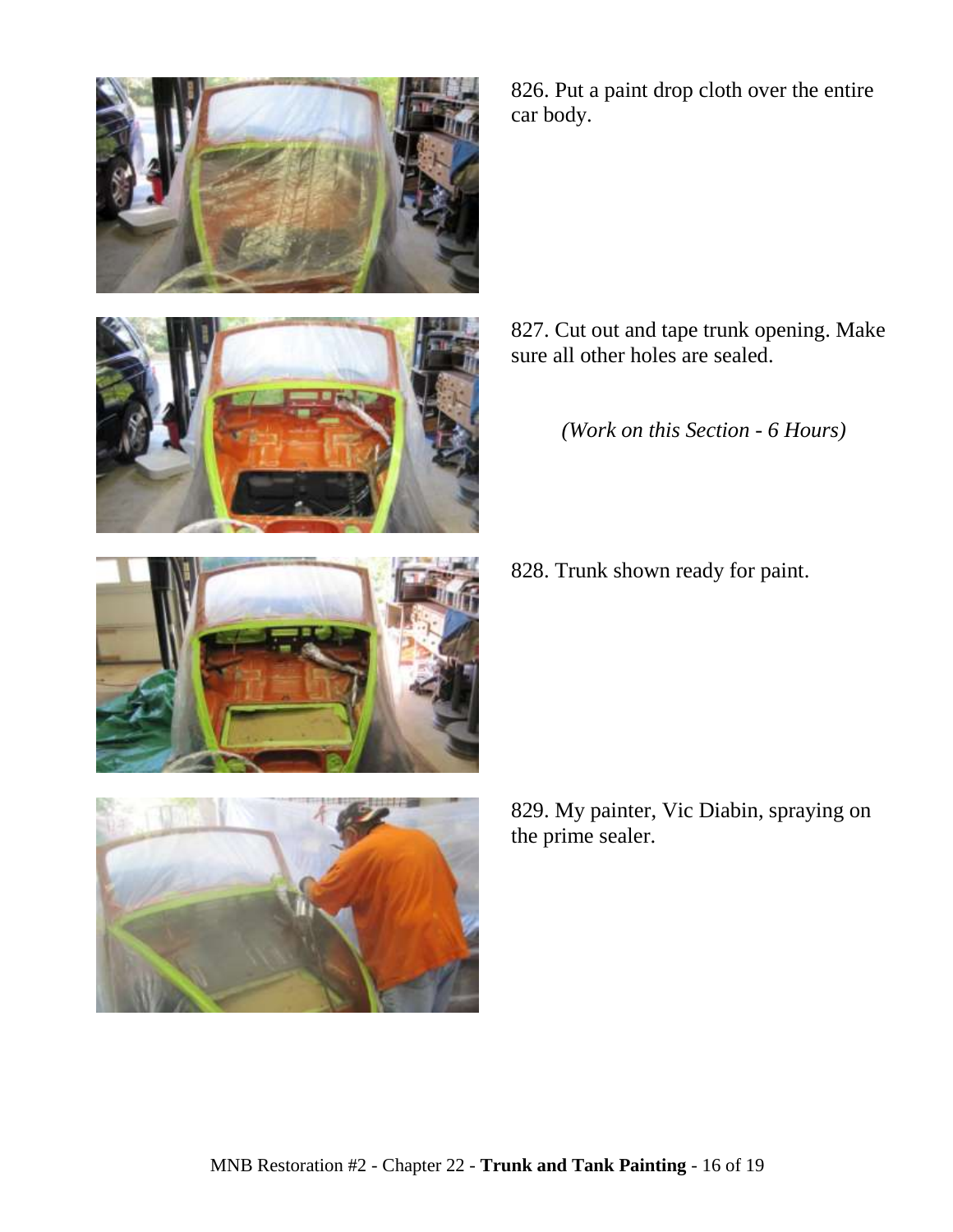





830. One coat of prime sealer completed.

831. Close up of prime sealer.

832. Vic Diabin, spraying on the finish topcoat. Color: Clementine



833. Vic Diabin, admiring another outstanding paint job.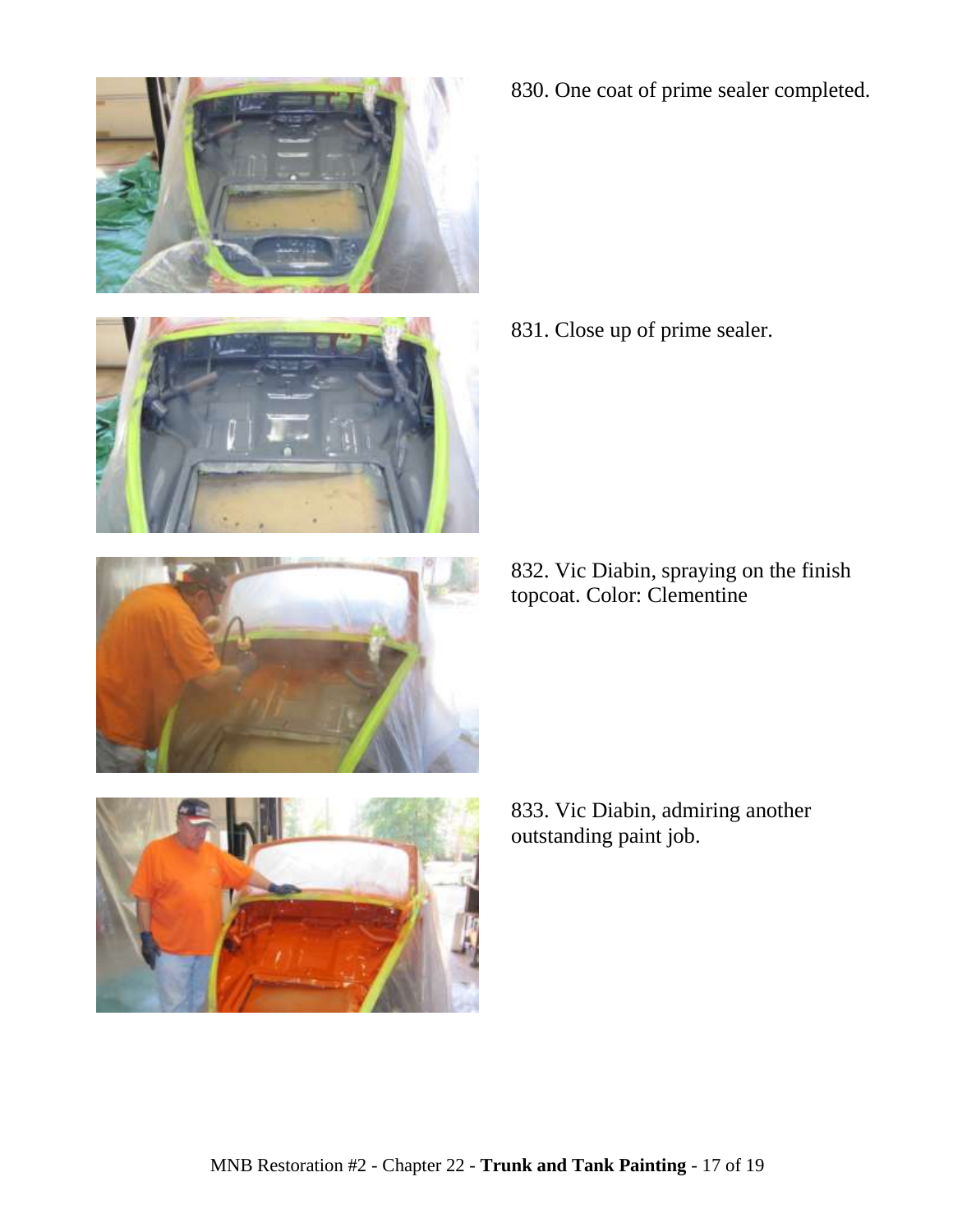

835. Topcoat completed with a coat of prime sealer and 2 coats of Nason Dupont Nason Urethane. The mix ratio is the same as the previous urethane Clementine paint, 8:1:2.



836. The gas tank cleaned up and ready for paint.





834. Finished topcoat on trunk interior.